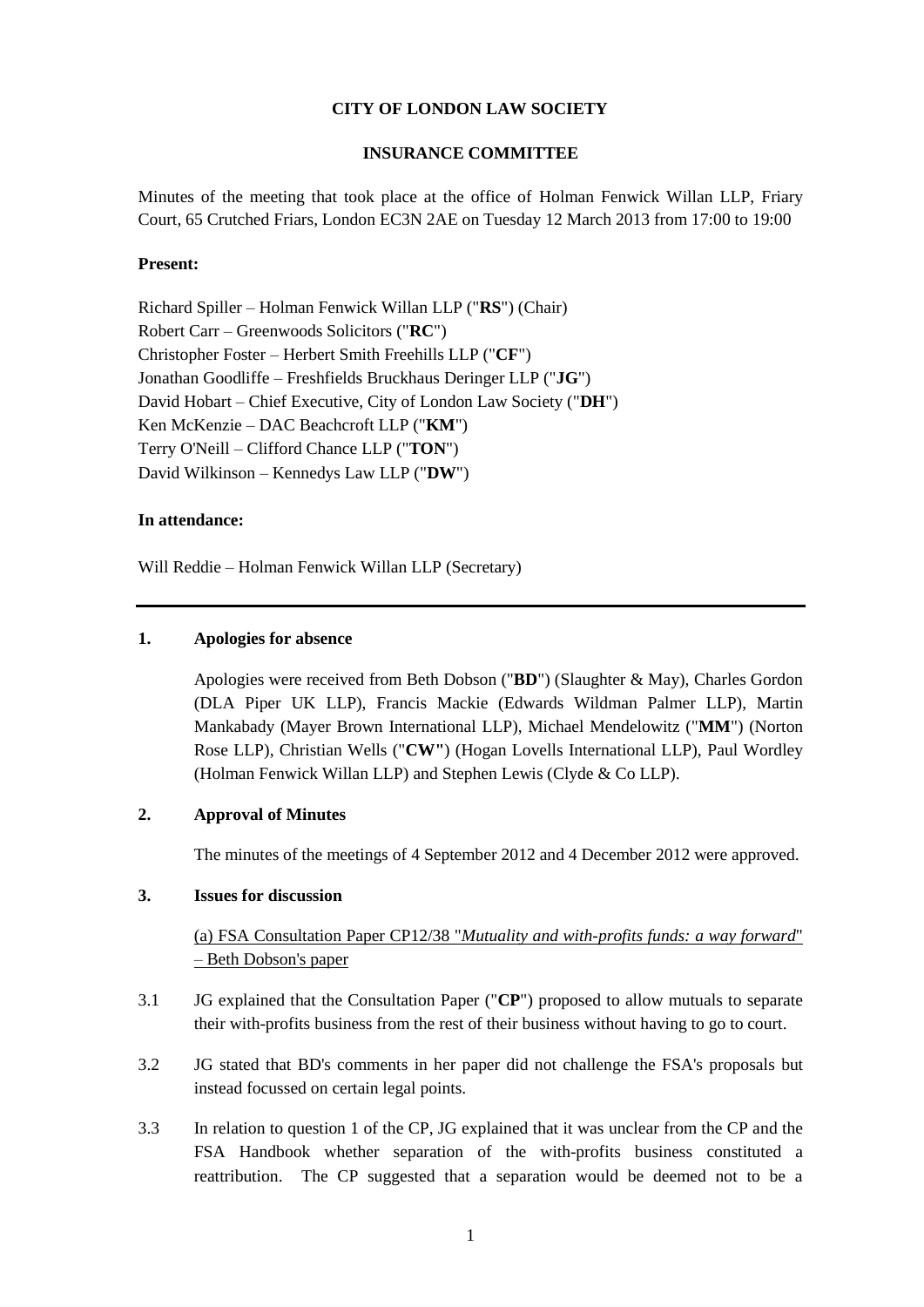reattribution but the FSA Handbook implied that a firm had the burden of proving that the separation was not a reattribution. BD had raised this in her draft response.

- 3.4 In relation to question 2 of the CP, BD's draft response suggested redefining the term "with-profits fund" in the context of INSPRU so that it was clear that the mutual members' fund was not part of the with-profits fund. JG explained that consequent changes would need to be made to the capital adequacy requirements in the Handbook.
- 3.5 BD had circulated her draft response prior to the meeting and Alison Matthews had added a paragraph to the draft response to question 2. This paragraph stated that the PRA and FCA should co-operate in relation to any changes that were needed to the prudential rules as a result of the proposals in the CP. JG considered that this comment suggested that the Committee was telling the FCA and the PRA how to do their jobs, and thought that it should be left out.
- 3.6 RS said that the new Financial Services Act contained provisions requiring the FCA and PRA to communicate with each other. RS suggested that the paragraph could be amended to state that "appropriate changes will be needed to the PRA Handbook".
- 3.7 JG stated that if the definition of "with-profits fund" was carried through to the PRA Handbook, this issue would clearly be within the remit of the PRA. JG also noted that INSPRU would become part of the PRA Handbook. RS concluded that the Committee would leave BD to decide whether the Committee's response should include the paragraph on PRA and FCA co-operation. [*She subsequently decided to omit the paragraph.*]
- 3.8 RS asked whether the Committee members had any other comments on the CP or on BD's paper. There were no other comments and RS suggested that BD and JG proceeded to finalise the response.

### (b) Discretionary mutuals – discussion led by Christian Wells

3.9 RS said that CW had planned to lead a discussion on discretionary mutuals but was unwell and unable to attend the meeting. RS stated that the discussion would take place at the next meeting instead.

### (c) Law Commission Triennial Review: call for evidence

- 3.10 RS said that he did not intend the Committee to submit a response to the review of the Law Commission but that he wanted to make the Committee members aware of the review in case they wanted to provide feedback individually or from their firms.
- 3.11 KM asked whether the review was asking for a "mid-term report" on the Law Commission or whether it was asking whether the Law Commission should exist at all. RS confirmed that the aim of the review was to consider whether the Law Commission was still needed and, if it was, to ensure that it operated in line with government policies on corporate governance, transparency and accountability.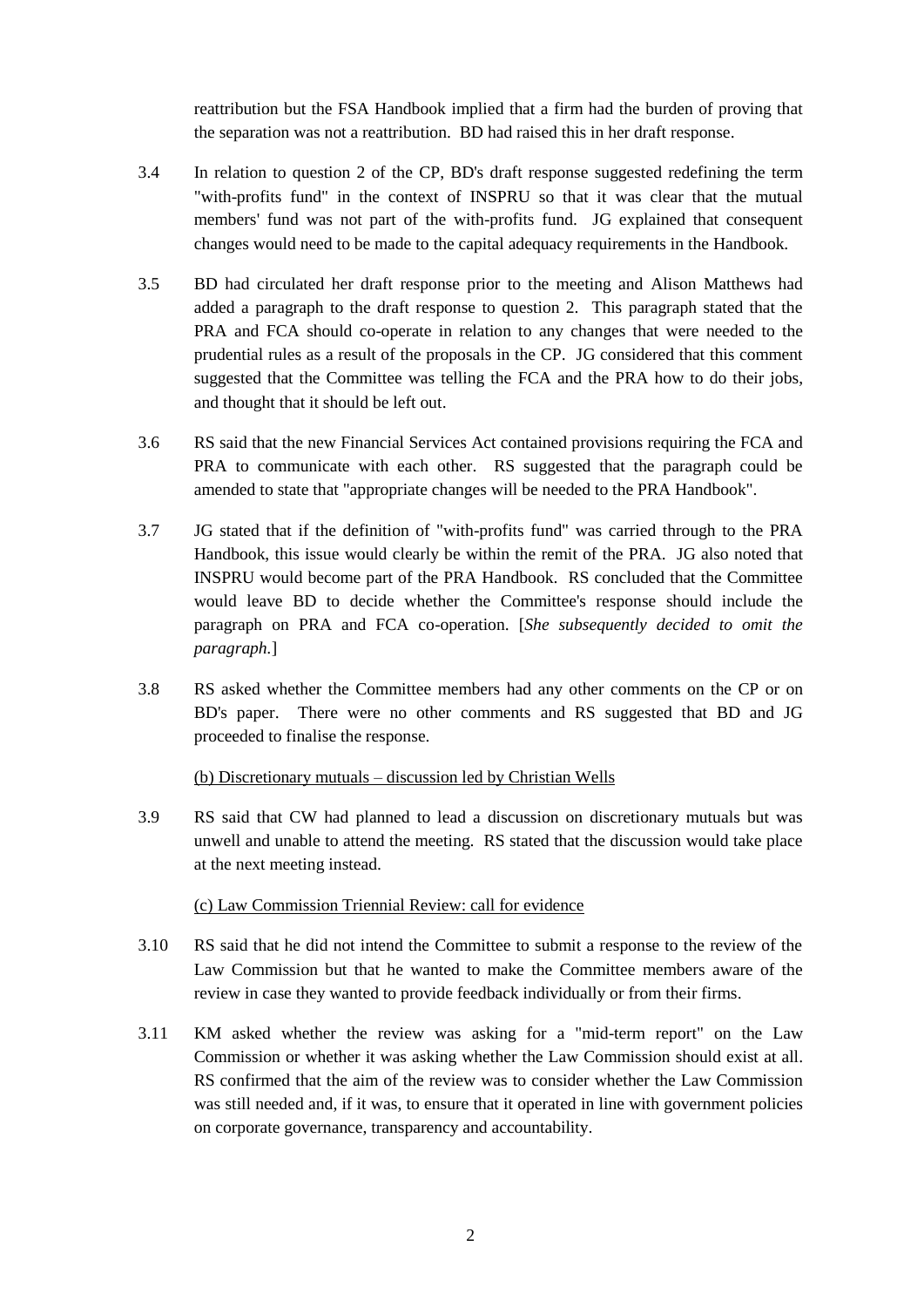### **4. Monitoring of sector developments**

(a) The Law Commission's summaries of the responses to its Consultation Paper "*Insurance Contract Law: Post Contract Duties and other Issues*"

- 4.1 RS said that the reform of the Marine Insurance Act was still controversial in some areas, as discussed at the meeting in December. RS explained that the Law Commission intended to the use the procedure for uncontroversial Bills, so the draft legislation would not include proposals for reforming the controversial areas, unless a consensus could be reached.
- 4.2 JG asked whether this was because Parliament might not be willing to propose solutions to the controversial areas. RS said that the main issue was that there was insufficient time to resolve any controversial points if the Bill was to be passed before the next election. He said that this was one of the factors driving the Law Commission's timetable.
- 4.3 KM asked whether the Law Commission needed a certain percentage of respondents to support a proposal for it to be considered uncontroversial. CF said that he did not know whether there was a threshold percentage but considered that "uncontroversial" would depend on the market's view, not what a Member of Parliament thought.
- 4.4 DW asked about the timetable for the Bill. RS quoted the timetable proposed by the Law Commissioner, David Hertzell ("**DH**"), which was recorded in the minutes of the December meeting. DH had stated that he intended to secure a slot before Parliament before the end of 2014, which would mean that the Bill should become law in 2015 and should enter into force in 2016.
- 4.5 RS also explained that the Bill would not create a new Act but would amend the existing Marine Insurance Act.
- 4.6 The Committee considered in turn each of the Law Commission summaries of the responses to its Consultation Papers. RS explained that the Law Commission was not specifically inviting further comments on the summaries but was open to any additional comments.

*(i) Responses to Chapter 1: Damages for Late Payment*

*[http://lawcommission.justice.gov.uk/docs/damages-for-late-payment\\_responses.pdf](http://lawcommission.justice.gov.uk/docs/damages-for-late-payment_responses.pdf)*

4.7 KM noted that a majority of respondents supported damages for late payment but DW and JG said that certain of the proposals remained controversial. JG referred to a Lloyd's Market Association paper prepared by Kees van der Klugt in which the LMA had opposed damages for late payment.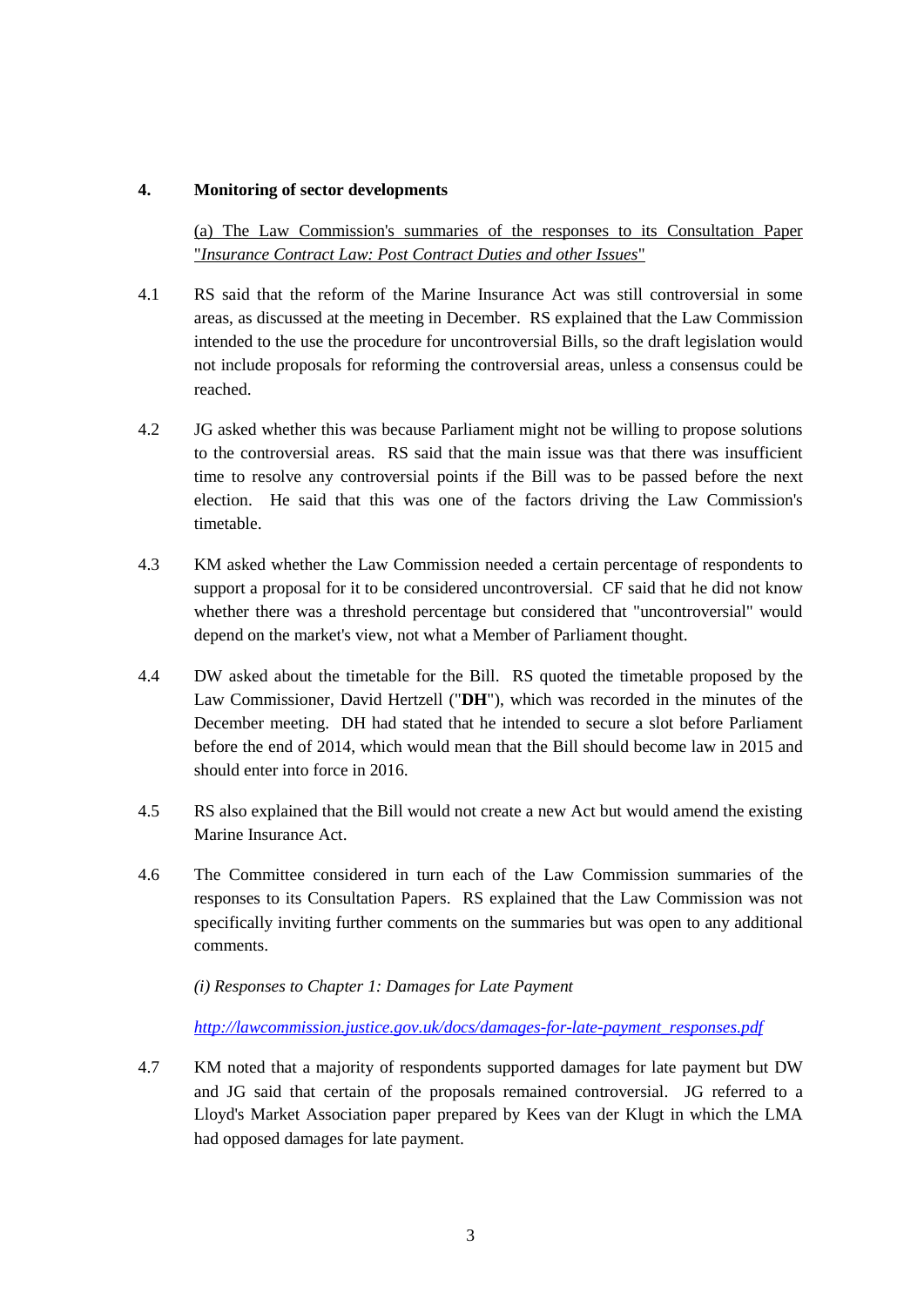- 4.8 DW stated that such claims were rarely seen in practice, and JG explained that the Financial Services Ombudsman generally dealt with these claims. JG also considered claims for late payment to be a breach of ICOBS.
- 4.9 TON considered that the main problem for the Law Commission was establishing that the consequences for an insurer of failing to pay a claim should be having to pay compensation for the actual loss suffered by a policyholder, rather than interest on the claim. He considered that it would be hard to persuade Parliament that insurers should be forced to pay a policyholder's actual loss, rather than simply interest on the claim.
- 4.10 RS quoted the figures in support of the obligation to pay claims within a reasonable claim. He noted that there seemed to be substantial support for the Law Commission to legislate on this point.
- 4.11 DW said that it was interesting that insurers supported the introduction of damages for late payment yet wanted the ability to limit their liability for failing to pay within a reasonable time.
- 4.12 RS summarised that the responses appeared to suggest that damages for late payment should be available to policyholders and that, in consumer insurance, insurers should be prohibited from limiting or excluding their liability to pay damages for late payment.
- 4.13 CF asked what the Committee's position was on damages for late payment. TON said that the Committee was in favour of a duty to pay claims within a reasonable time and of damages for a failure to do so. However, he considered that setting the measure of damages and the consequences of not paying would be problematic, and that the new legislation would have to provide for damages to be payable for the consequences of the insurer's failure to pay, including any consequences arising as a result of an individual's impecuniosity.
- 4.14 JG said that the EU Motor Insurance Directive contains provisions regarding the late payment of claims. KM also mentioned the position in Spain, where damages may be increased by 20% if the insurer is late in paying a claim.
- 4.15 RS asked whether the Committee should make any further comments to the Law Commission regarding damages for late payment. It was agreed that the Committee would not, as there was little to add.

*(ii) Responses to Chapter 2: Insurers' Remedies for Fraudulent Claims*

*[http://lawcommission.justice.gov.uk/docs/insurers-remedies-for-fraud\\_responses.pdf](http://lawcommission.justice.gov.uk/docs/insurers-remedies-for-fraud_responses.pdf)*

- 4.16 RS noted that MM had drafted a response to the Law Commission's Consultation Paper on insurers' remedies for fraudulent claims. JG noted that bodies representing consumer interests, such as Which?, had not submitted responses to this Consultation Paper.
- 4.17 Reviewing the responses, RS stated that 92% of respondents agreed that a policyholder who commits fraud should forfeit the whole claim to which the fraud relates. He said that 75% of respondents were in favour of a policyholder also forfeiting any future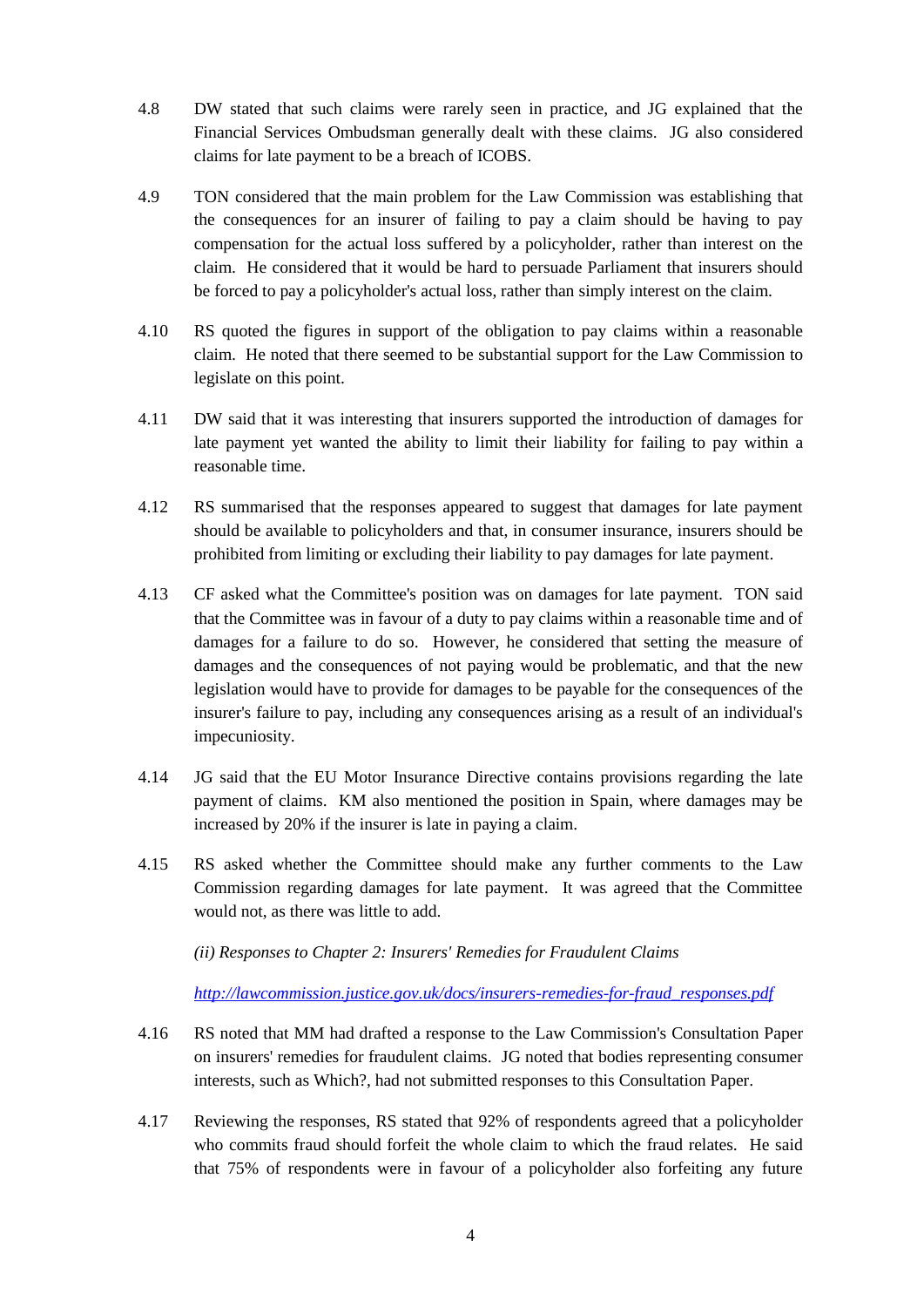claims where they were found to have committed fraud. RS noted that 94% of respondents agreed that claims which had been made before the fraudulent act should be unaffected.

- 4.18 RS also noted that the summary of responses had quoted the Committee's response which suggested that courts should be given discretion to order forfeiture of only part of the insured's claim, as this would enable courts to distinguish between different types of fraud by a policyholder. The Committee had suggested that where part of a policyholder's claim was allowed, the policyholder might be penalised in costs instead.
- 4.19 RS raised whether insurers should be able to recover the costs of investigating fraud where fraud was found to have occurred. 74% of respondents agreed that costs should be recoverable in this situation. The Committee had said that there was no need to legislate on this point as insurers would have the common law remedy of damages for the tort of deceit.
- 4.20 RS noted the responses regarding fraud by a policyholder where two or more policyholders are insured under the same policy. The summary of responses quoted the Committee's response that the current law was clear and, even if it could in theory operate harshly on innocent joint insureds, in practice it did not seem to cause many problems. BILA had submitted a similar response and 68% of respondents agreed that there was no need to legislate on the effect of fraud by one joint insured on the other joint insured's claim.
- 4.21 RS said that the Law Commission seemed to have a strong mandate on this Consultation Paper. JG said that the Law Commission seemed to have picked up the key points, so there was no need for the Committee to provide any further feedback on the issues raised by this Consultation Paper.
- 4.22 DW noted that the summaries of responses did not include proposals for the Law Commission's next steps. JG said that the FSA usually includes proposals in its summaries of responses. RS explained that the Law Commission would review the responses and consider the next steps. He said that DH is keen to come to the Committee meeting in September or December to explain what the Law Commission proposes to do next.

*(iii) Responses to Chapter 3: Insurable Interest*

*[http://lawcommission.justice.gov.uk/docs/post-contract-duties\\_responses\\_insurable](http://lawcommission.justice.gov.uk/docs/post-contract-duties_responses_insurable-interest.pdf)[interest.pdf](http://lawcommission.justice.gov.uk/docs/post-contract-duties_responses_insurable-interest.pdf)*

- 4.23 RS explained that the Consultation Paper regarding insurable interest proposed to retain the requirement that a policyholder have an insurable interest in the subject of the contract but to restate this requirement in clear terms.
- 4.24 RS noted that 77% of respondents agreed that the requirement for an insurable interest should be provided for by statute. RS also noted that 80% of respondents, including the Committee, agreed that an insurable interest was needed at the time of loss. The parties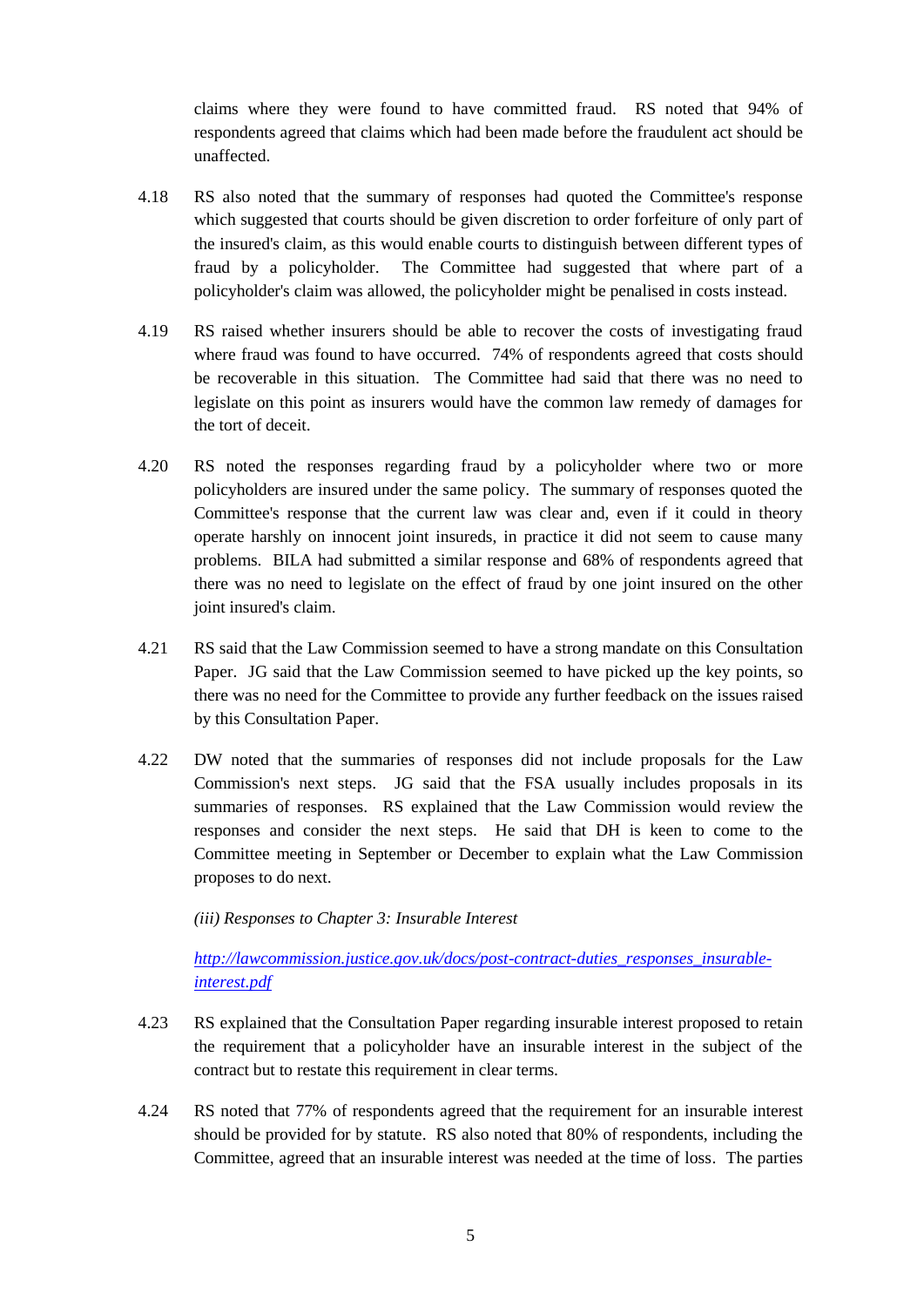that disagreed had stated that the existence (or otherwise) of an insurable interest should be determined at the outset of the policy.

- 4.25 The Consultation Paper had also asked whether there should be a statutory definition of "insurable interest". RS stated that the Law Commission's proposals on this area were slightly more controversial.
- 4.26 RS noted that only 23% of respondents agreed that a definition of "insurable interest" should be left entirely to the courts. The Committee was among these respondents, as it had considered that it would be difficult to formulate a statutory definition.
- 4.27 The Law Commission had alternatively proposed that new legislation should contain a non-exhaustive list of the forms that an insurable interest may take. This proposal received greater support, with 69% of respondents in favour of this proposal.
- 4.28 The Consultation Paper had listed property rights, an economic interest and possession as three forms that an insurable interest may take, and asked whether this non-exhaustive list should contain any other forms. There was some support (35% of respondents) for not including any new categories of insurable interest.
- 4.29 The Consultation Paper had also asked whether there should be an insurable interest in life insurance which was based on an economic link between the person whose life was to be insured and the proposer. The Law Commission had proposed that there should be an insurable interest where there is a real probability that the proposer will retain an economic benefit on the preservation of the life of the insured, or will incur an economic loss on the death. 85% of respondents agreed with this proposal.
- 4.30 The Consultation Paper had asked whether there should be a cap on the amount for which a child's life may be insured. RS noted that the responses to this question were relatively split, with 65% in favour of a cap and 29% against. The Committee's response was that a cap should be calculated so that it covered only the funeral expenses of the child.
- 4.31 Another question on which respondents were relatively split was whether one cohabitant should have an insurable interest in the life of the other cohabitant. 61% of respondents agreed that an insurable interest should exist regardless of whether the cohabitant had an economic interest in the life of the other, with 22% disagreeing. The Law Commission also proposed that the insurable interest should arise only after the cohabitants had lived together in the same household as spouses for five years; only 40% of respondents agreed with this proposal, with 47% disagreeing.
- 4.32 The Law Commission had proposed the abolition of section 2 of the Life Insurance Act 1772, which requires that beneficiaries under a life insurance policy must be named in the policy. RS noted that 94% of respondents agreed with this proposal. The Law Commission had also proposed an updated statutory requirement for insurable interest, which would replace the requirement contained in the 1774 Act. 79% of respondents agreed with this proposal.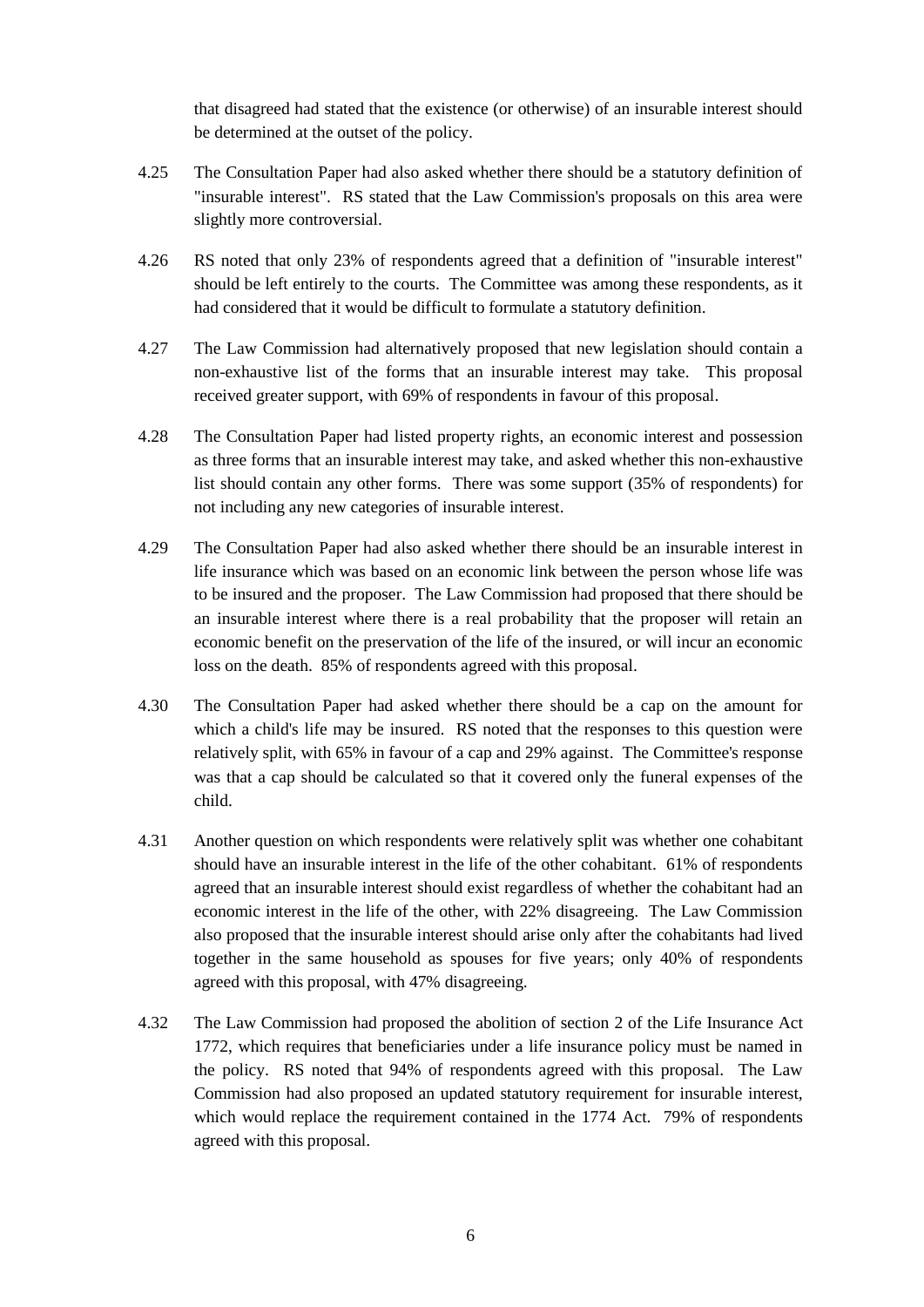4.33 RS said that the responses to the Consultation Paper were fairly clear. He considered that the draft legislation was likely to make changes to the definition of "insurable interest" in the context of the life sector but not in the non-life sector.

*(iv) Responses to Chapter 4: Policies and Premiums in Marine Insurance*

*[http://lawcommission.justice.gov.uk/docs/post-contract-duties\\_responses\\_marine.pdf](http://lawcommission.justice.gov.uk/docs/post-contract-duties_responses_marine.pdf)*

4.34 RS stated that Holman Fenwick Willan have invited DH to speak at a seminar on the reform of section 53 of the Marine Insurance Act. RS suggested that the Commission discussed this issue and/or prepared a paper once DH has finished consulting.

# (b) European Commission Expert Group on European Insurance Contract Law

4.35 RS said that two Committee members had volunteered to be the Law Society's representative on the Expert Group but that the Law Society had then put its own candidate forward, who was an expert on professional indemnity insurance. RS said that he expected the Expert Group to be formed mainly of academics.

# (c) Consumer Insurance (Disclosure and Representations) Act 2012

4.36 It was noted that the Consumer Insurance (Disclosure and Representations) Act 2012 will come into force on 6 April 2013.

# **5. Committee membership**

### (a) Appointment of BD

- 5.1 RS explained that BD was Glen James's alternate but attended meetings regularly. He proposed that she be elected a member of the committee.
- 5.2 All of the Committee Members present were in favour of BD becoming a member of the Committee.

### (b) Appointment of Philip Hill, Clifford Chance LLP

- 5.3 RS explained that Philip Hill was proposed as a replacement for TON. The Committee light-heartedly suggested that TON should not be allowed to retire. RS said that if TON wished to remain an individual member of the Committee, he would support this.
- 5.4 All of the Committee Members present were in favour of Philip Hill becoming a member of the Committee.

### **6. Issues for discussion at meeting of 4 June 2013**

- 6.1 RS said that Martin Mankabady's paper on broker market services agreements would be discussed at the next meeting.
- 6.2 CW would also lead the discussion on discretionary mutuals that had been scheduled for this meeting.